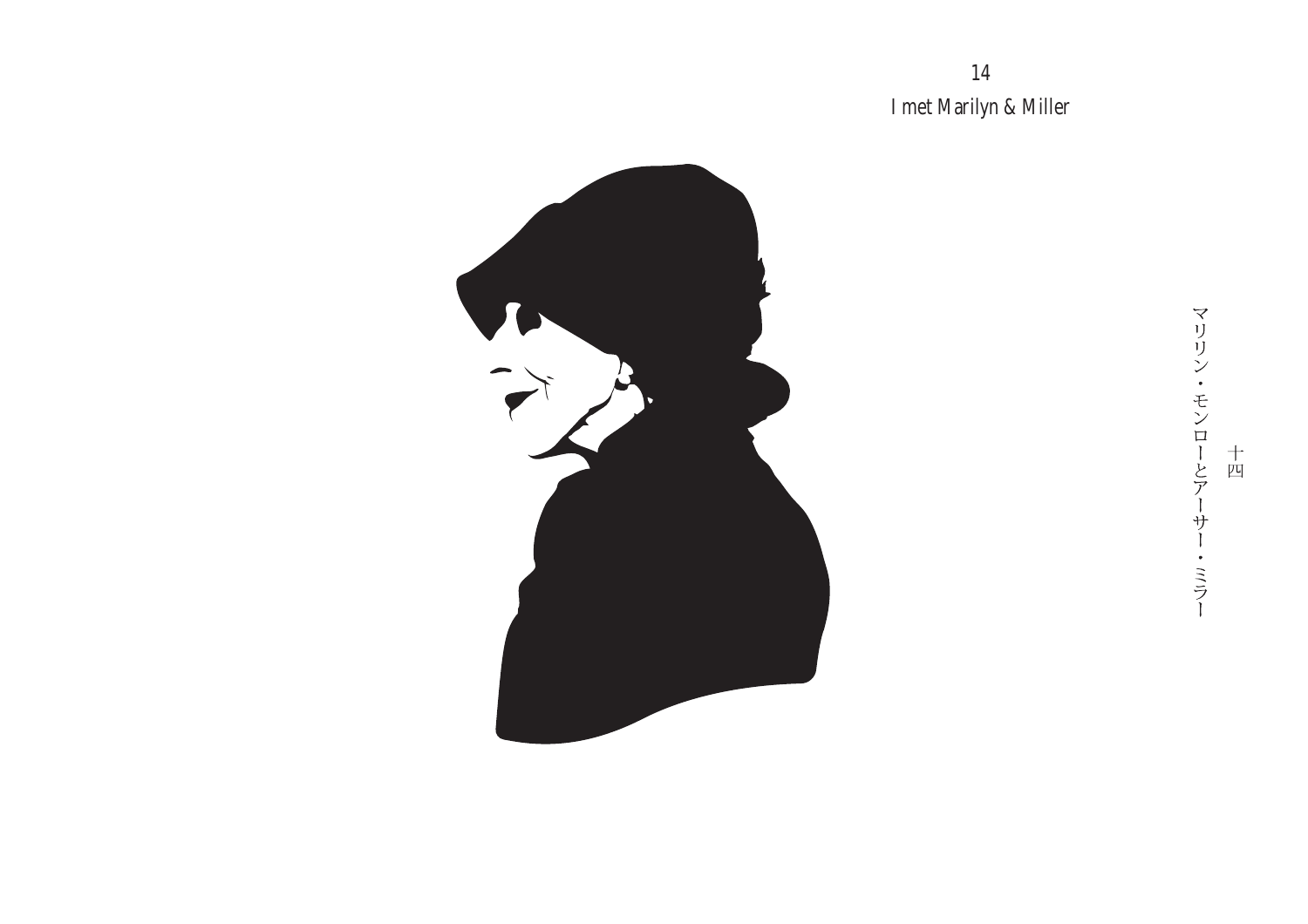In 1959, Karen Blixen finally realized one of her great dreams - to visit the United States, the land in which she had her breakthrough as a writer. She received an invitation and gave, as a newlyinducted foreign member, the address at the annual dinner of the Institute of Arts and Letters. With great attention from the press, radio, and television, she stayed for 31/2 months in New York, Washington, and Boston, met countless American readers and admirers - and, despite a periodic, life-threatening failure of health during her stay, felt happier than she had been in a long time.

The interest in her visit and her encounters withAmericans became a bright spot in her last years, which were otherwise plagued by illness and financial difficulty in connection with the establishment of the Rungstedlund Foundation.

新聞、 カ・アカデミーでの式典で記念のスピーチを行なった。 待を受け、新たに選出された外国人会員としてアメリ そ彼女が作家として躍進を遂げた国だった。 を実現することになった。 にわたってニューヨーク、 959年、 数知れぬほどのアメリカの読者やファンに会い、滞在 、ラジオ、 カーア テレビ側の歓迎を受けて、  $\frac{1}{2}$  $\bullet$ ブリ ワシントン、ボストンを訪問 アメリカ訪問だ。 クセ ンは遂にその大きな 彼女は3か月半 彼女は、招 アメリカこ 夢

れいは、

病とロ

ングステズロン基金の設立に係わる経済

な困難で塗りつぶされる晩年になっていただろう。

彼女の訪問に示された関心とアメリカ

 $\overline{O}$ 

人たちとの

3出会

さもなけ

晩年における闇夜の一条の光になった。

幸福感を味わっていた。

えながらも、かつて長らく感じたことのなかったような 中周期的に襲いかかる致命的ともいえる身体の不調を抱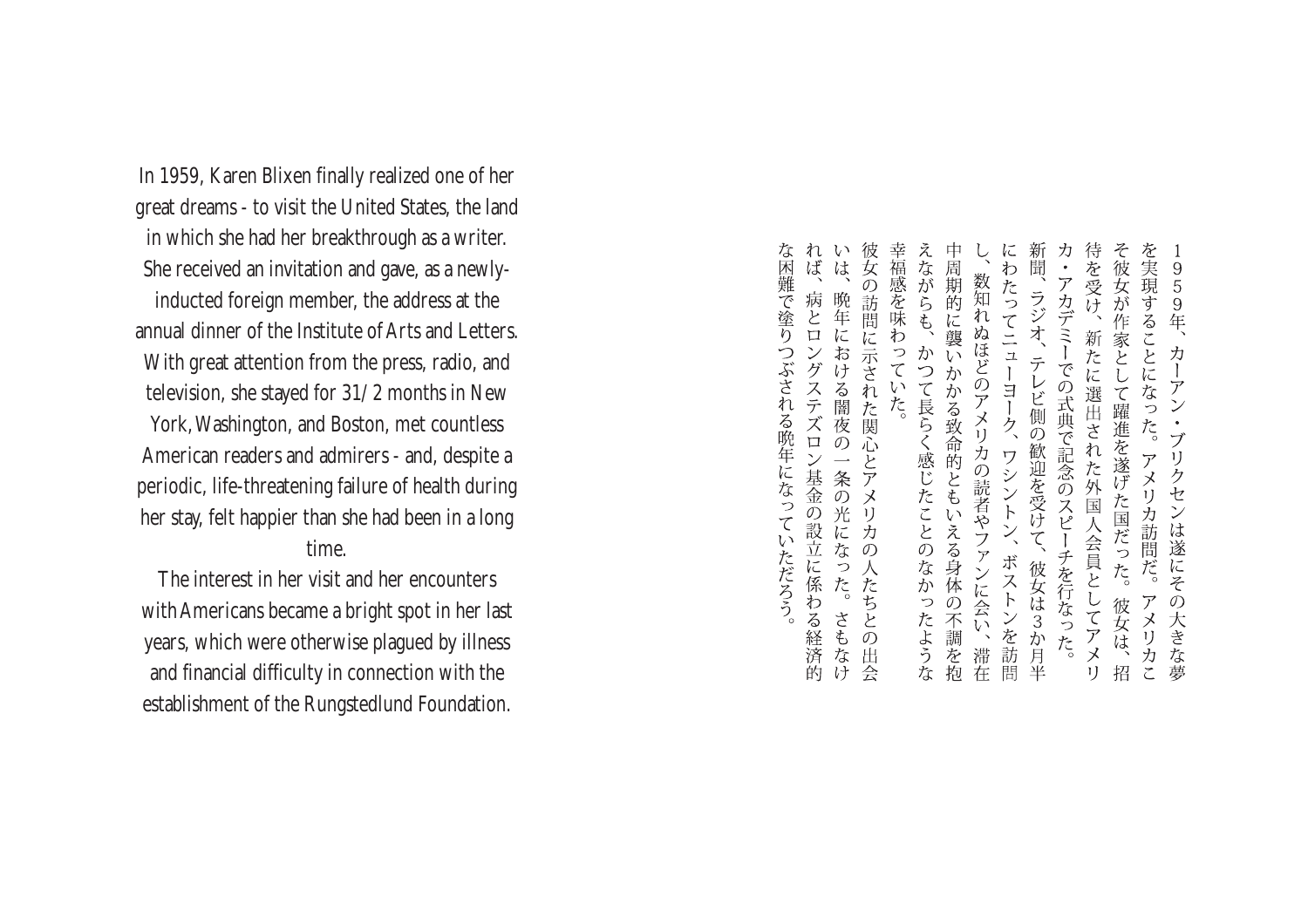り<br>ナ の幕開けとなったのだが、  $\overline{1}$ 958年の11月ブリクセンは彼女の写真をシリーズで撮りた

たちが見える。ソファにブリクセン。――ダスン老人、家政婦のカロリーネ・カールスンこれはロングステズロンのリビングルームの写真いという「ライフ」のカメラマンの訪問を受けた。 -ムの写真。最後列に、 ルスン、クラーラ・セルボーン・カールスンの息子のニルスの写真。最後列に、ここで65年間働いてきたアルフレズ・ピ



As a prelude to her American trip, Karen Blixen was visited in November 1958 by a photographer from *Life*, which wanted to publish a series of pictures of her. Here is a photograph from the sitting room at Rungstedlund. In the back row can be seen, among others, oldAlfred Petersen, who worked at Rungstedlund for 65 years, housekeeper Caroline Carlsen, Clara Selborn, and Mrs. Carlsen's son Nils. On the sofa Karen Blixen.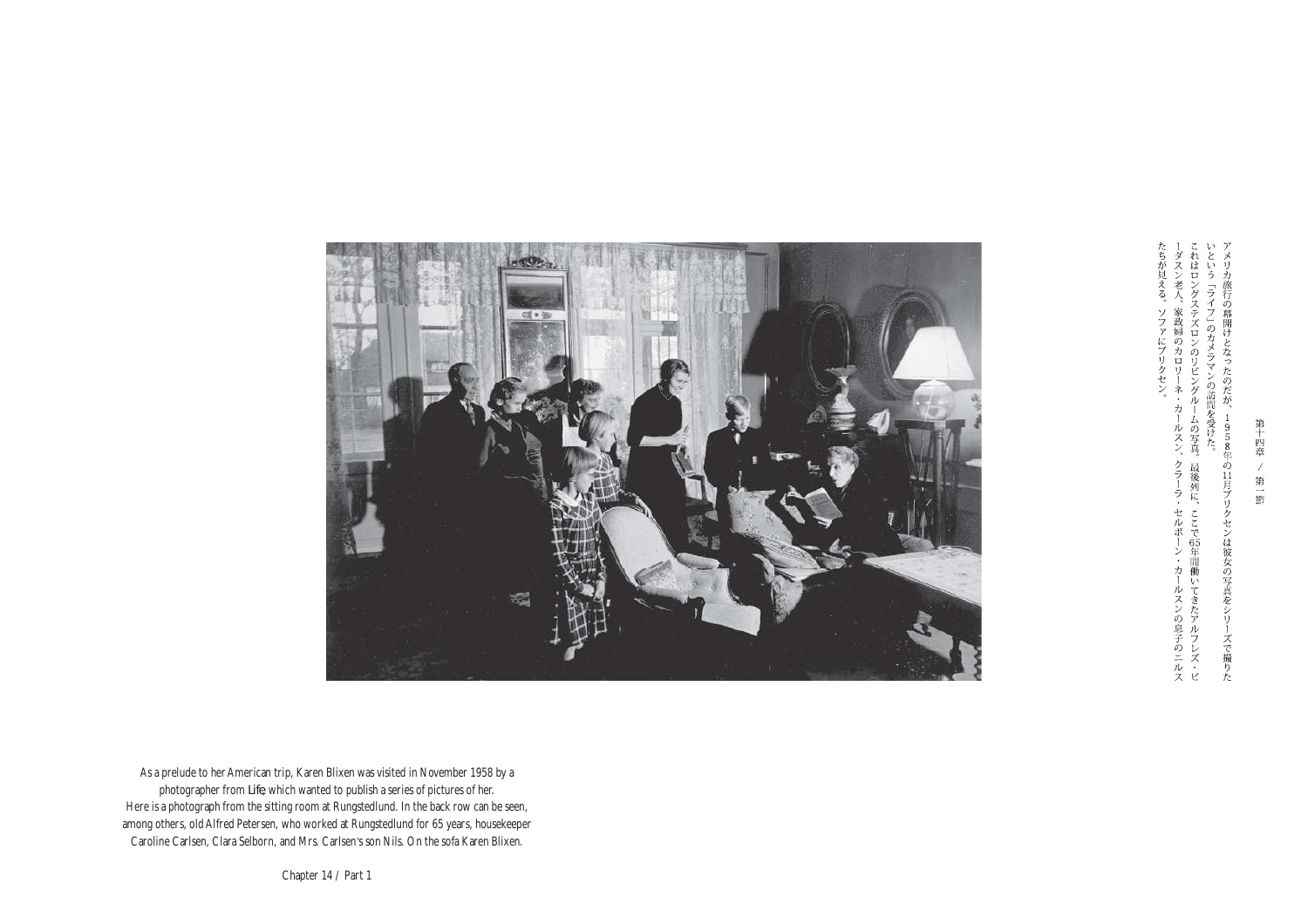

第十四章 / 第二節

Another picture from *Life* shows Karen Blixen in the park at Rungstedlund.

Chapter 14 / Part 2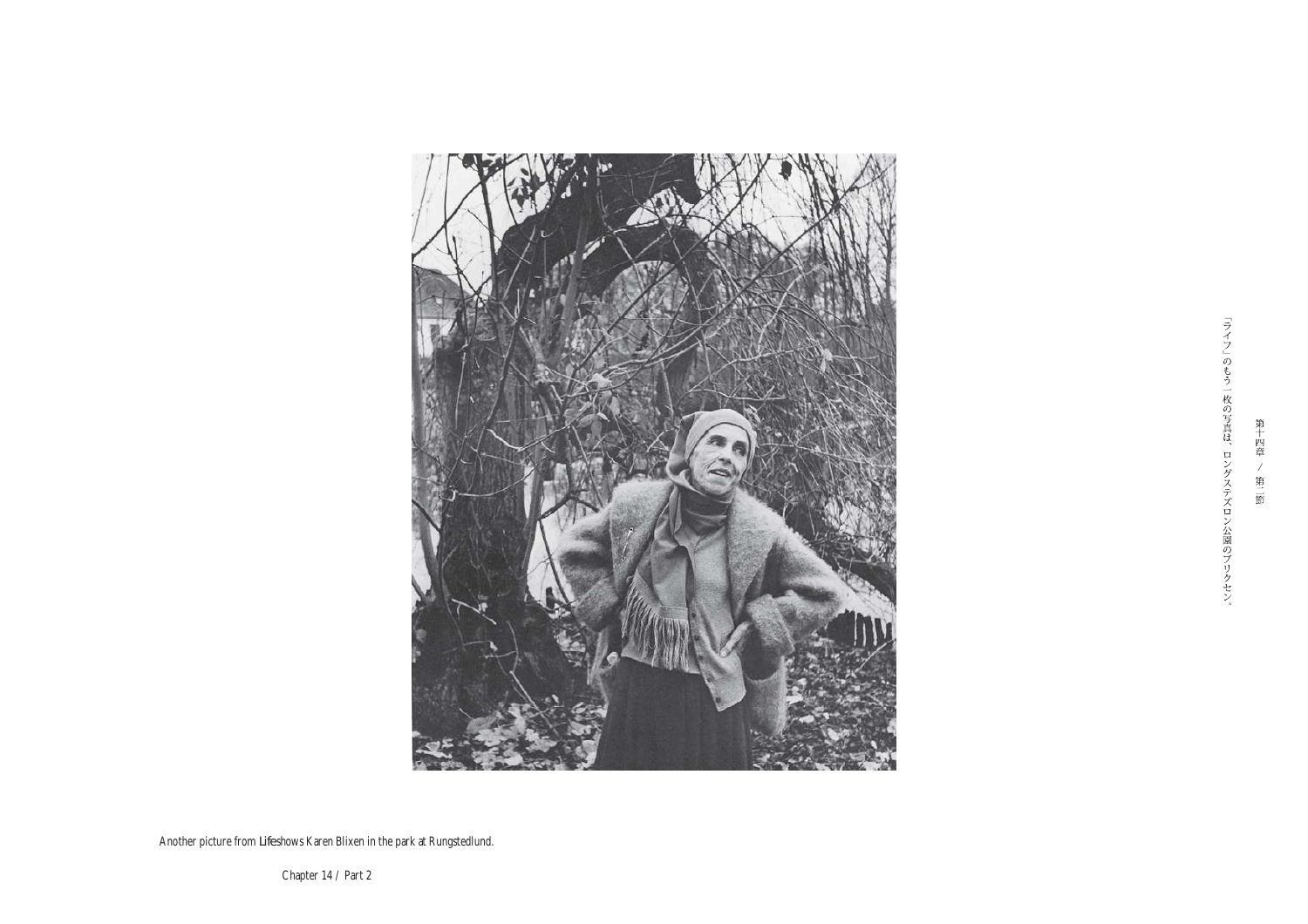サー・ミラーと同席した。<br>ある日の昼食では、ブリクセンは当時最も話題の二人、女優のマリリン家のカーソン・マッカラーズもいた。 Ý, モンローと夫で劇作家のアー ネセンに大いに憧れていた作



Among the well-knownAmericans Karen Blixen met during her visit to the US was author Carson McCullers, who had a great admiration for the author Isak Dinesen. At a lunch with her, Karen Blixen met one of the most famous couples of the day, actress Marilyn Monroe and her husband, dramatist Arthur Miller.